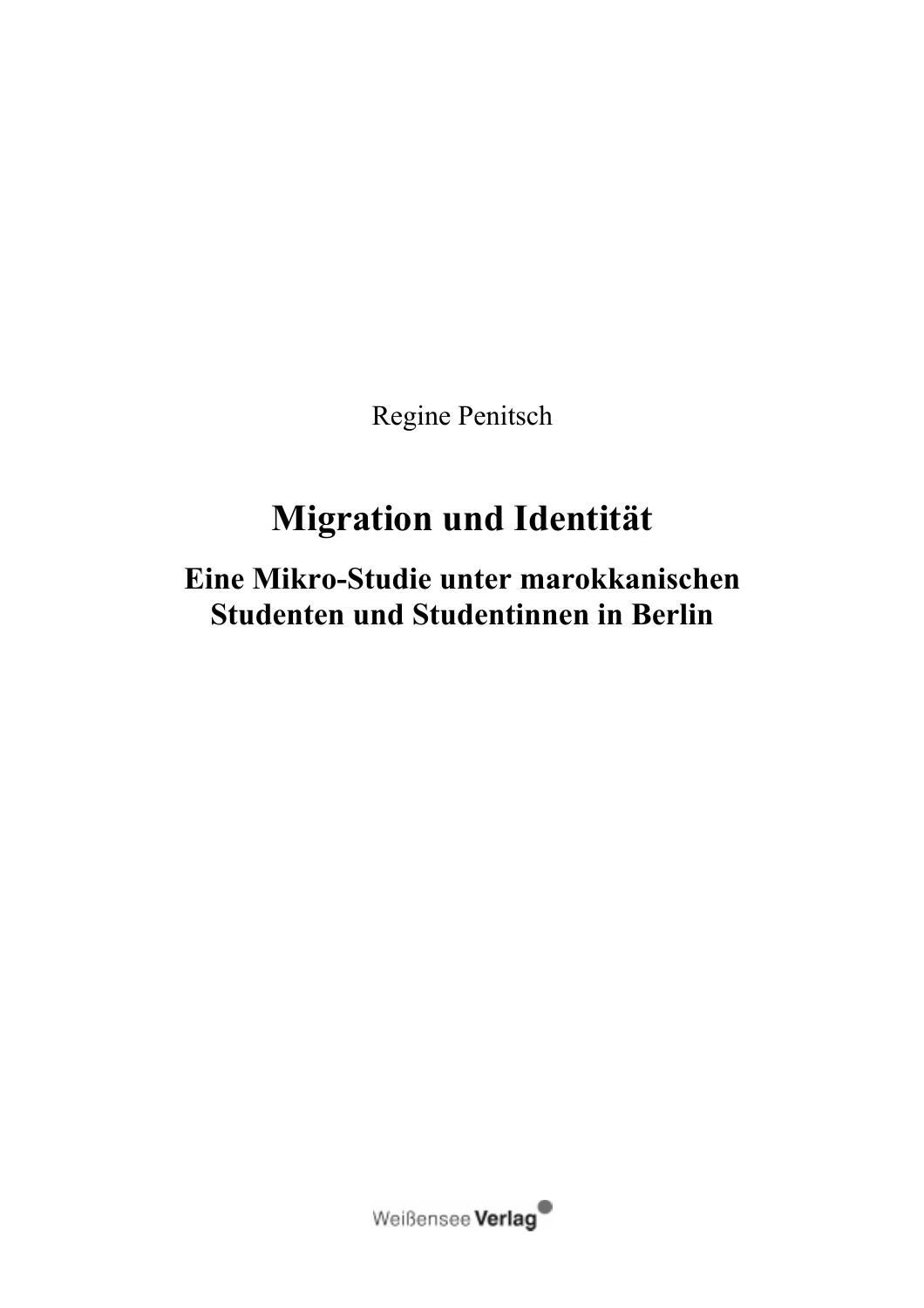Die Deutsche Bibliothek - CIP-Einheitsaufnahme

#### **Bibliografische Information Der Deutschen Bibliothek**

Die Deutsche Bibliothek verzeichnet diese Publikation in der Deutschen National bibliografie; detaillierte bibliografische Daten sind im Internet über http://dnb.ddb.de abrufbar.

Gedruckt auf holz- und säurefreiem Papier, 100 % chlorfrei gebleicht.

© Weißensee Verlag, Berlin 2003 www.weissensee-verlag.de e-mail: mail@weissensee-verlag.de

Alle Rechte vorbehalten

Umschlag: Chili Grafik-Design, Berlin, unter Verwendung eines Ausschnittes aus: Michèle Niederschmid, ohne Titel, 2000, Mischtechnik auf Papier und Stoff; Original ca. 38 x 38 cm

Printed in Germany

ISBN 3-934479-93-6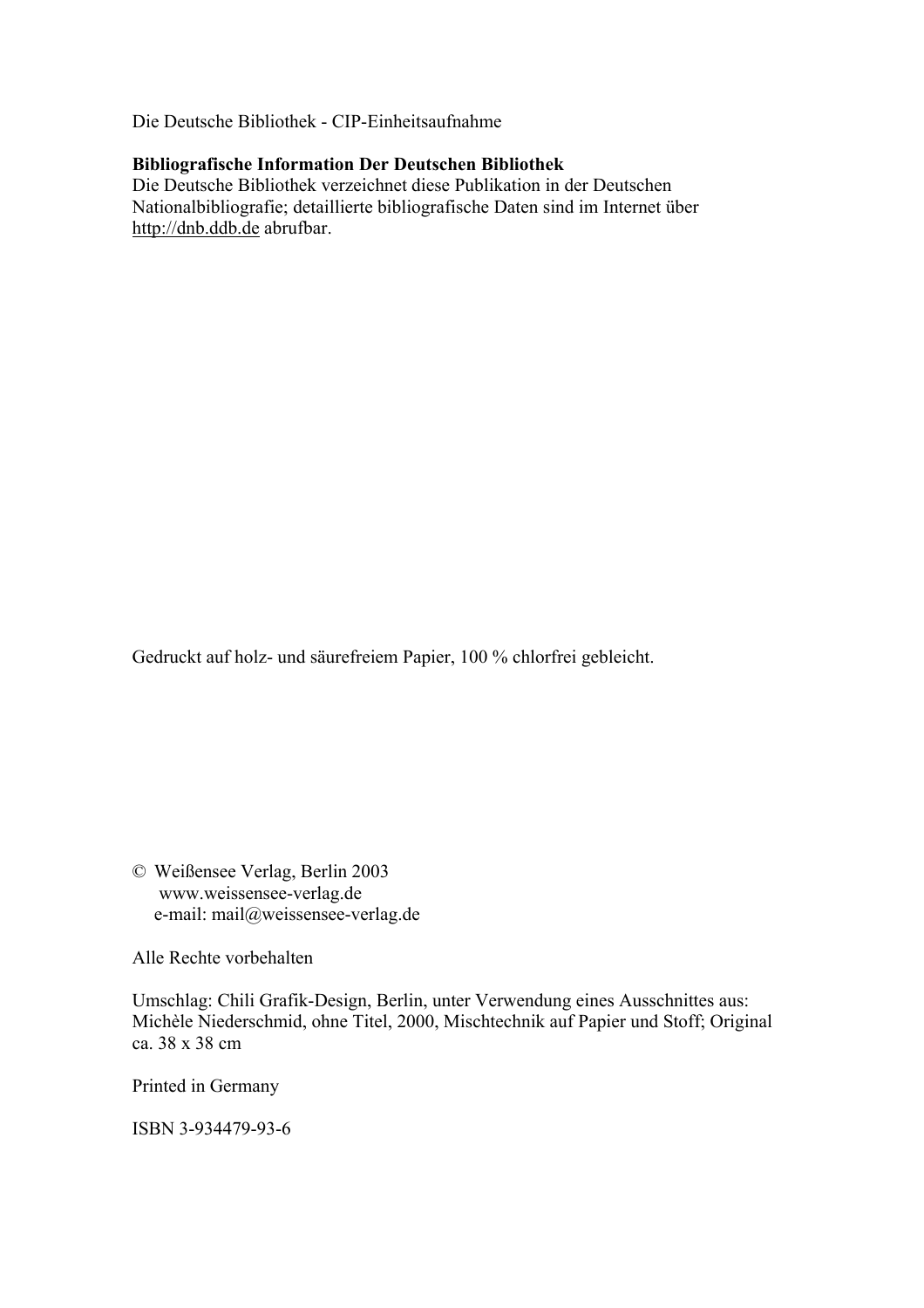Einen großen Dank schulde ich Aziza, Fathia, Nadia, Zahira, Saïd, Nabil, Mounir und Khalid, sowie all den anderen, die ich während meiner Forschung traf. Ohne die Bereitschaft, mir offen von ihren Gedanken zu erzählen und mich direkt und indirekt an ihrem Leben teilhaben zu lassen, wäre diese Arbeit nicht zustande gekommen.

Dem Kolloquium von Frau Prof. Dr. Ute Luig sowie ihr selbst danke ich für die konstruktive Kritik, die meinen Blick auf das Wesentliche des undurchdringlich erscheinenden Materialdschungels lenkte.

Für ihren Beitrag zu dem ersten Entwurf der Arbeit sei der "Bindi-Gruppe" gedankt und für ihren letzten Schliff Conny Becker, Esther Keller und Michèle Niederschmid; sowie Sybille Alsayad für die Herberge und ihr stets offenes Ohr in der "heißen Phase".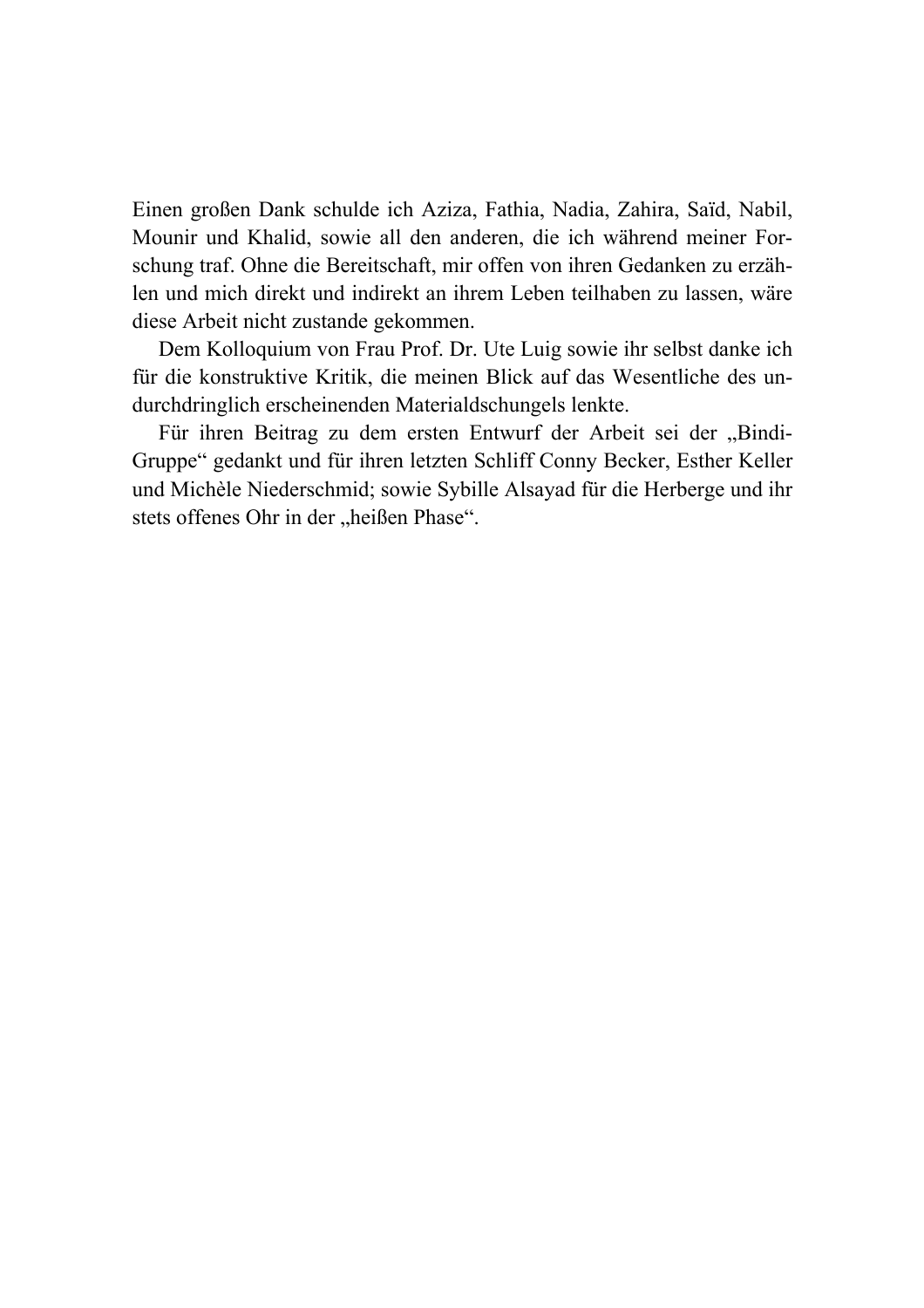## **INHALTSVERZEICHNIS**

| 1. EINLEITUNG                                                                                        | 9  |
|------------------------------------------------------------------------------------------------------|----|
| 1.1 Fragestellung                                                                                    | 9  |
| 1.2 Forschungsverlauf und Methoden                                                                   | 11 |
| 2. MIGRATION UND IDENTITÄT:<br>GRENZÜBERSCHREITUNGEN, GRENZZIEHUNGEN                                 | 15 |
| 2.1 Nationale Identität und Zuwanderung                                                              | 16 |
| 2.2 Migration und Identität                                                                          | 21 |
| 2.2.1 Identität der Migranten                                                                        | 22 |
| 2.2.2 Alternativen zum dominanten Integrationsmodell                                                 | 26 |
| 2.3 Kulturelle Identität als Zuschreibungsprozess                                                    | 31 |
| 3. DIE PHASE DER MIGRATIONSENTSCHEIDUNG                                                              | 33 |
| 3.1 Gemeinsamkeiten der befragten Personen                                                           | 34 |
| 3.2 Migrations motive                                                                                | 37 |
| 3.2.1 Strukturelle Hindernisse des marokkanischen Bildungs-<br>systems                               | 39 |
| 3.2.2 Maximierung der Arbeitsmarktchancen durch bestmögliche<br>Ausbildung                           | 43 |
| Exkurs: Auswirkungen der mangelnden Integration der Jugendli-<br>chen in den Arbeitsmarkt in Marokko | 46 |
| 3.2.3 Wunsch nach Selbständigkeit                                                                    | 48 |
| 3.2.4 Prestige durch Bildungsaufstieg                                                                | 56 |
| 3.2.5 "Paradies Europa"                                                                              | 57 |
| 3.3. Zusammenfassung                                                                                 | 63 |
| <b>4. ANKUNFT IN DER BUNDESREPUBLIK DEUTSCHLAND</b>                                                  | 65 |
| 4.1 Abreise und Ankunft                                                                              | 66 |
| 4.2 Erstes Umfeld                                                                                    | 67 |
| 4.3 Probleme und Lösungsstrategien                                                                   | 70 |
| 4.4 Der erste Eindruck im Vergleich zu den Erwartungen                                               | 76 |
| 4.5 Zusammenfassung                                                                                  | 79 |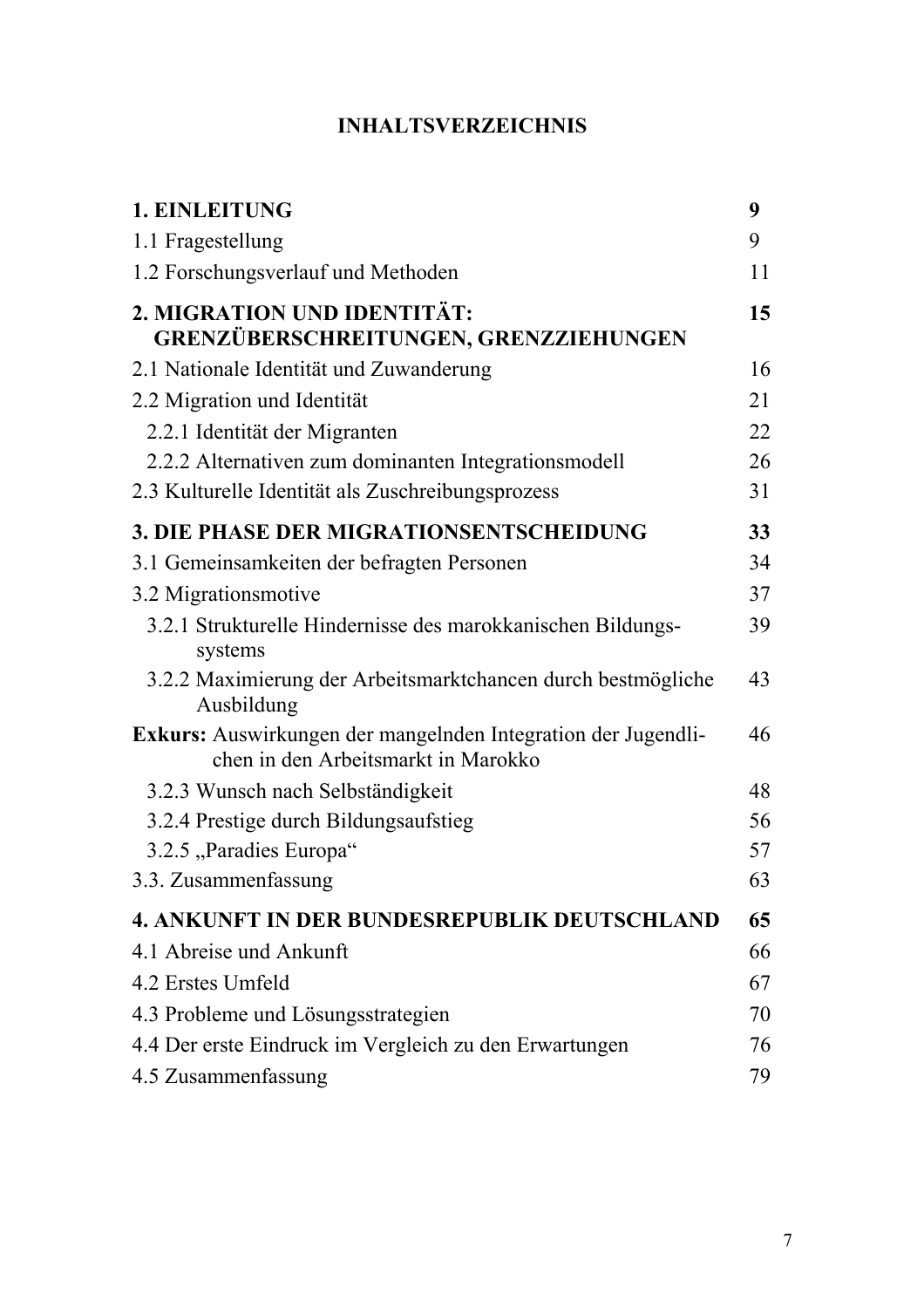| <b>5. LEBEN IN BERLIN</b>                                            | 79  |
|----------------------------------------------------------------------|-----|
| 5.1 Studium                                                          | 80  |
| 5.1.1 Studienfachwahl und Doppelbelastung                            | 80  |
| 5.1.2 Lebensraum Universität                                         | 85  |
| 5.2 Studentenstatus                                                  | 88  |
| 5.2.1  als Zuwanderungsstatus                                        | 88  |
| 5.2.2 Positive Identifikation als Student                            | 93  |
| 5.3 Deutschland als Lebensmittelpunkt                                | 97  |
| 5.3.1 Festigung des sozialen Umfelds in Deutschland                  | 98  |
| 5.3.2 Bezug zu Familie und Freunden in Marokko                       | 101 |
| 5.3.3 Phase des Erwachsenwerdens                                     | 108 |
| 5.4 Zukunftsaussichten                                               | 113 |
| 5.5 Zusammenfassung                                                  | 115 |
| <b>6. DIFFERENZIERUNGEN UND ABGRENZUNGEN</b>                         | 116 |
| 6.1 Erzwungene Identitäten                                           | 117 |
| 6.1.1 Marokkaner als "Ausländer"                                     | 117 |
| 6.1.2 Marokkaner als "Muslime"                                       | 122 |
| 6.1.3 Erklärungsversuche und Umgang mit Ausgrenzungs-<br>erfahrungen | 127 |
| 6.2 Fortgesetzte Identitäten                                         | 130 |
| 6.2.1 "Muslim, Marokkaner – das ist eins!"                           | 130 |
| 6.2.2, Für Frauen ist das was anderes"                               | 134 |
| 6.2.3 Marokko als "Dritte-Welt"                                      | 145 |
| 6.3 Ermöglichung neuer Identitäten                                   | 152 |
| 6.3.1, Dann habe ich auch meine eigene Einstellung gefunden"         | 152 |
| 6.3.2, Was Heimat ist, ist Heimat"                                   | 155 |
| 6.4 Zusammenfassung                                                  | 158 |
| 7. SCHLUSSBETRACHTUNGEN                                              | 159 |
| <b>LITERATURLISTE</b>                                                | 172 |
| <b>ANHANG</b>                                                        |     |
| Anhang 1: Transkriptionsnotation                                     | 187 |
| Anhang 2: Aufenthaltsrechtliche Bestimmungen                         | 188 |
| Anhang 3: Interviewleitfaden                                         | 189 |
| Anhang 4: Kurzbiografien                                             | 190 |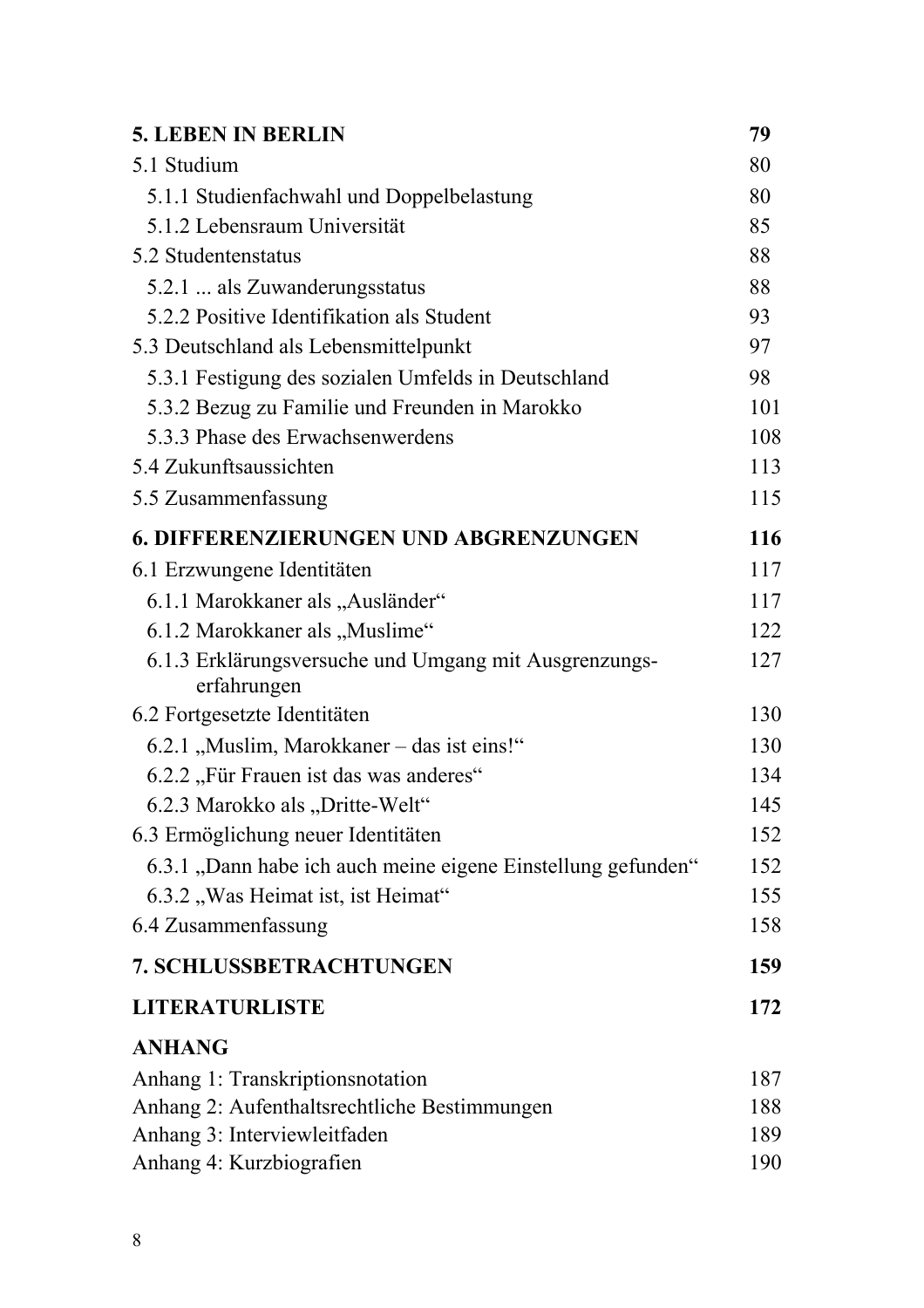### 1. Einleitung

#### 1.1 Fragestellung

Noch nie waren weltweit so viele Menschen in Bewegung wie im heutigen globalisierten Zeitalter. Die zunehmenden Migrationsflüsse wirken sich sowohl auf die Herkunfts- als auch auf die Zielländer aus. In ersteren macht sich einerseits das Fehlen der Menschen ie nach der sozialen Stratifikation der Migrantengruppen bemerkbar, aber andererseits profitieren die Entsendeländer unter bestimmten Umständen von den im Ausland Lebenden beziehungsweise von Rückkehrern. Für die Zielländer sind die Auswirkungen ebenso vielschichtig. Eine Veränderung durch die zunehmenden und diversifizierten Immigrationen ist die Pluralisierung dieser Gesellschaften. Aber nicht nur auf gesellschaftlicher, sondern auch auf individueller Ebene verändern Migrationen. Für die einzelnen Personen bedeutet eine Migration mehr als nur eine Bewegung im geographischen Raum. Eine Ortsveränderung umfasst zum einen den Wechsel des sozio-kulturellen Kontextes und zum anderen – bei internationaler Migration –, dass nationalstaatliche Grenzen überschritten werden. Letzteres weist darauf hin, dass in der globalisierten Welt Bewegungen durch den Raum zwar zunehmen, aber dass sie nicht für alle Menschen gleich einfach auszuführen sind, da sich Migrationen in einem machtpolitischen Rahmen vollziehen. welcher die Migrationsflüsse regelt. Durch beide Faktoren wirkt sich eine Migration auf die Identitätskonstruktion der Migranten und Migrantinnen aus. Wie sich Migration und Identität bedingen, soll in der vorliegenden Arbeit untersucht werden

Dazu betrachte ich Migration als einen Prozess, der schon vor dem Zeitpunkt der Ausreise beginnt<sup>1</sup> und mitunter nach einem Aufenthalt im Ausland die Rückkehr umfasst. Der Aufenthalt im Zielland ist somit nicht alleiniger Inhalt der Migration. Neben dieser Ausdehnung der zeitlichen Dimension sehe ich eine Migration auch räumlich nicht auf das Zielland begrenzt. Das Herkunftsland bleibt Bestandteil des Lebens in Migration.

In Bezug auf Identität baut meine Betrachtungsweise ebenfalls auf zwei Prämissen auf. Zum einen gehe ich davon aus, dass sich Identitäten über Differenzierungsprozesse konstruieren, die Personen als zu einer Wir-Gruppe zugehörig kennzeichnen beziehungsweise von ihr ausschließen.

 $1$  Vgl. Wolbert 1984:17.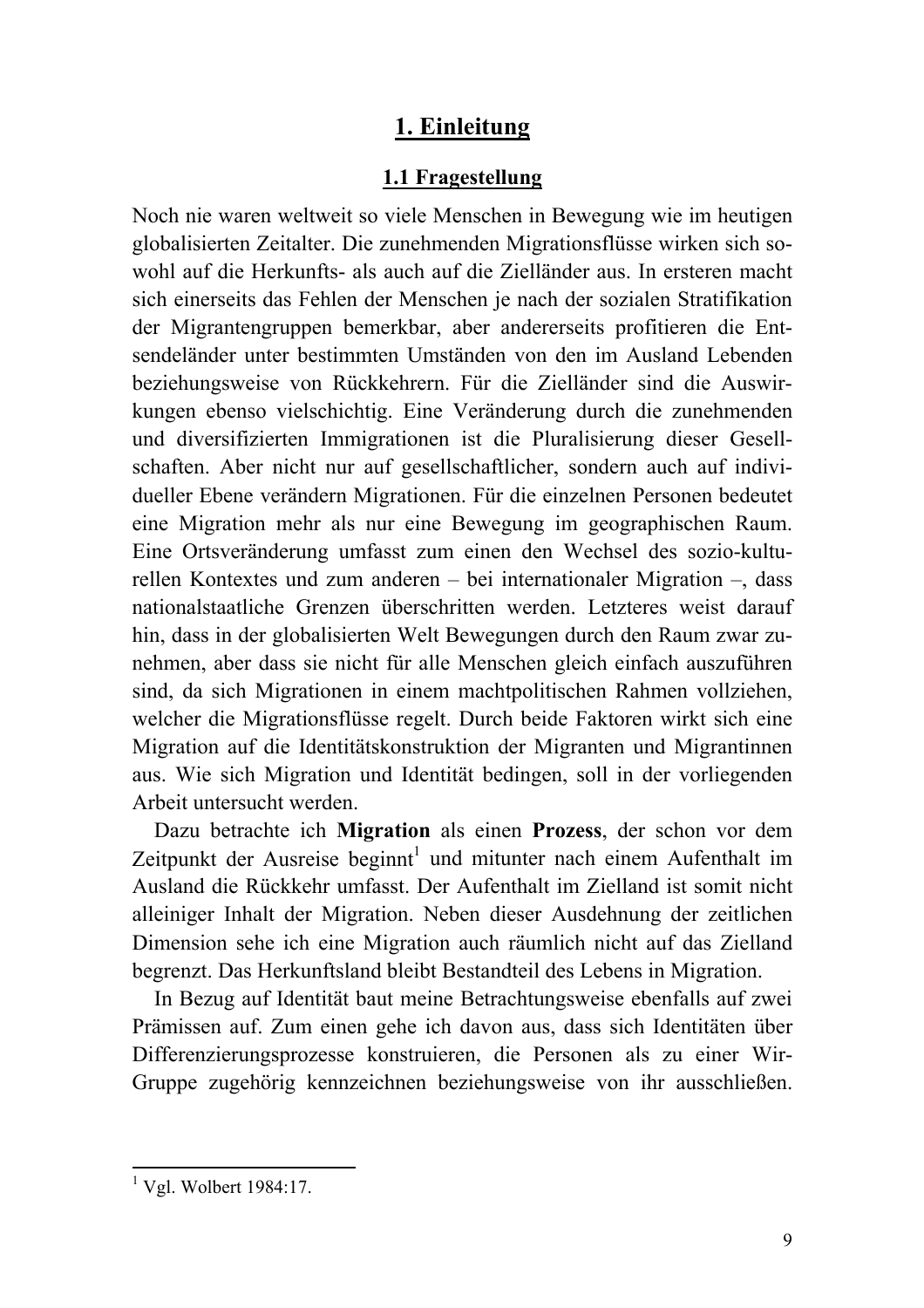Zum anderen werden Identitäten durch einen wechselseitigen Prozess von Selbst- und Fremdzuschreibungen hervorgebracht.

Diese Annahmen liegen meiner Untersuchung zugrunde, wie Identitäten im Migrationsprozess entworfen werden, anhand des Beispiels von Marokkanern und Marokkanerinnen, die Anfang der 1990er Jahre in die Bundesrepublik Deutschland kamen, um ein Studium zu verfolgen.

Ziel ist es, die Situation derjenigen zu erschließen, die als Erwachsene von Marokko nach Deutschland migriert sind, und deren Aufenthaltsstatus an ihr Studium gebunden ist. Dabei soll sowohl der Einfluss der formalrechtlichen Bestimmungen als auch der Differenzierungen auf sozialer Ebene auf ihr Leben und ihre Identitätskonstruktion untersucht werden.

Unter der Prämisse, dass Identitäten konstruiert werden, rückt der soziale Kontext analytisch in den Vordergrund. Ein Spektrum an unterschiedlichen Identitäten soll jenseits eines Paradigmas aufgezeigt werden, das kulturelle Identitäten als homogene, kohärente und zeitlose Einheiten definiert (vgl. Gutiérrez 1999:29). Dieses Anliegen richtet sich gegen das auf politischer und öffentlicher Ebene noch weit verbreitete essentialistische Identitätskonzept, das zu einem spezifischen Blick auf Zuwanderer und Zuwanderinnen unter der Kulturdifferenzhypothese führt. Diese sieht Migration lediglich als Entscheidungskonflikt zwischen einer "alten" und einer "neuen" Kultur und fordert vollständige Assimilation, um nicht die Berechtigung zu verlieren, in dem Aufnahmeland zu leben.

Die Arbeit soll zeigen, dass das Wesen von Identität zu komplex ist, um im Ausschlussverfahren auf diese beiden Alternativen reduziert werden zu können. Ich versuche über Aussagen von Migranten und Migrantinnen selbst, Aufschluss über Momente von Identitätsbildung zu gewinnen. Sie weisen Brüche, Ambivalenzen und Distanzierungen als Bestandteile der Identifikationen auf, deren kreatives Potential wie auch ihre Tendenz zu Verfestigung zu untersuchen ist. Innerhalb dieser Aussagen über Identität soll nachvollzogen werden, inwieweit Marokko für die Migranten und Migrantinnen weiterhin präsent ist.

Die Prozesshaftigkeit soll bei der Darstellung der Identitätskonstruktionen stets zentral bleiben. Im sozial- und kulturwissenschaftlichen Diskurs sind die Konzepte fixierter Identitäten längst überholt. Ohne die neu entwickelten Konzepte, die ich im zweiten Kapitel noch ausschnitthaft darstellen werde, wäre die vorliegende Fragestellung nicht möglich gewesen. Mich reizte aufgrund der Diskrepanz zwischen diesen Theorien und dem öffentlichen und politischen Diskurs der Versuch, einige Elemente ver-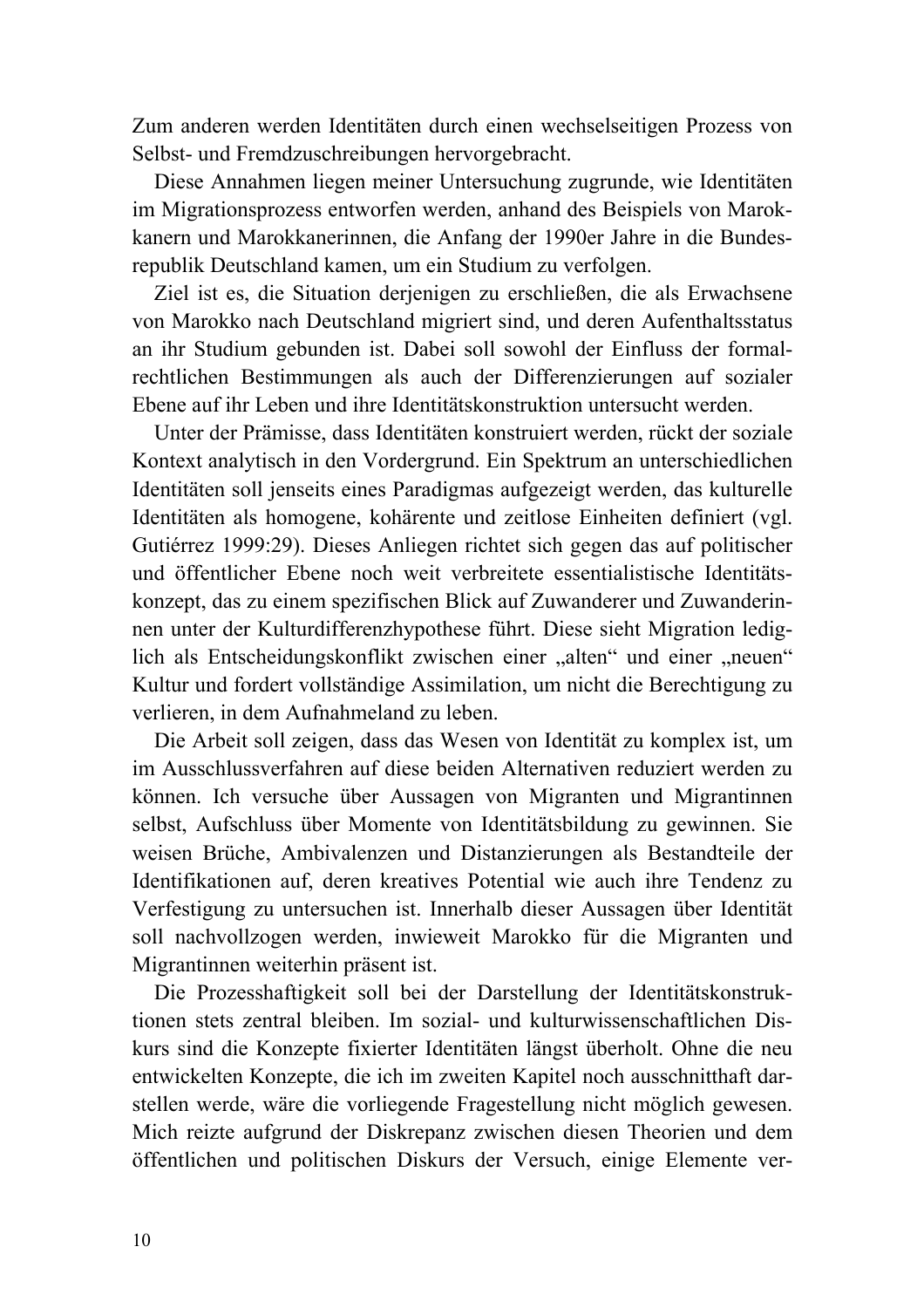schiedener Ansätze anzuwenden. Zudem wollte ich feststellen, inwieweit die Erfahrungen und Selbstwahrnehmungen der Migranten und Migrantinnen, auf deren Aussagen sich diese Untersuchung stützt, mit dem Paradigma aufgebrochener Identitäten übereinstimmen, das den neuen Ansätzen zugrunde liegt.

#### 1.2 Forschungsverlauf und Methoden

Die Forschung, auf deren Ergebnisse diese Arbeit beruht, führte ich von 1999 bis 2001 durch.<sup>2</sup> Zwölf Personen (sechs Frauen und sechs Männer) wurden interviewt, wobei jeweils ein Vorgespräch und ein bis drei Einzelinterviews stattfanden, die zwischen einer und drei Stunden dauerten. Zusätzliche informelle Gespräche, die ich im Nachhinein stichwortartig festhielt, und Teilnehmende Beobachtung ergänzten diesen Erhebungsschwerpunkt.

Der Zugang zu dem Forschungsfeld gestaltete sich zu Beginn schwierig, da die Personen der Zielgruppe nicht institutionell gebunden waren.<sup>3</sup> So musste ich einzelne Personen suchen, die bereit waren, mit mir zusammen zu arbeiten. Auf Aushänge an verschiedenen Berliner Hochschulen und anderen Orten, von denen ich annahm, dass sie von marokkanischen Studierenden besucht würden (u.a. Sprachschulen, Bibliotheken und bestimmte Cafés), meldeten sich nur wenige. Meine Hoffnung, nach dem "Schneeballprinzip" weitere Personen kennen zu lernen, wurde zunächst enttäuscht. Im Nachhinein kann ich ständigen Zeitmangel, Scham wegen mangelnder Sprachkenntnisse und Misstrauen, sich selbst gegenüber einer Deutschen zu thematisieren, als Gründe für diese Schwierigkeiten nennen.

Bei den ersten Interviews führte ich zunächst Vorgespräche, um den Personen die Möglichkeit zu geben, sich für oder gegen die Mitarbeit bei dieser Forschung zu entscheiden. Alle, die sich zu einem ersten Gespräch mit mir trafen, nahmen mein Interesse an ihnen und ihrer Lebensgeschichte positiv auf. Vor allem der Umstand, dass es eine wissenschaftliche Arbeit werden würde, erweckte Vertrauen. Angesichts negativer Erfahrungen, die sie mit Gesprächen verbanden, in denen sie mit Deutschen über sich redeten, unterstellte der wissenschaftliche Kontext mir ein neutrales Interesse.

<sup>&</sup>lt;sup>2</sup> Dabei führte ich die Interviews in drei Phasen, von Juli bis Dezember 1999, August bis November 2000 und Juli bis September 2001.

<sup>&</sup>lt;sup>3</sup> Über Vereine und Nachbarschaftszentren hatte ich wenig Erfolg, da diese andere Migrantengruppen ansprechen.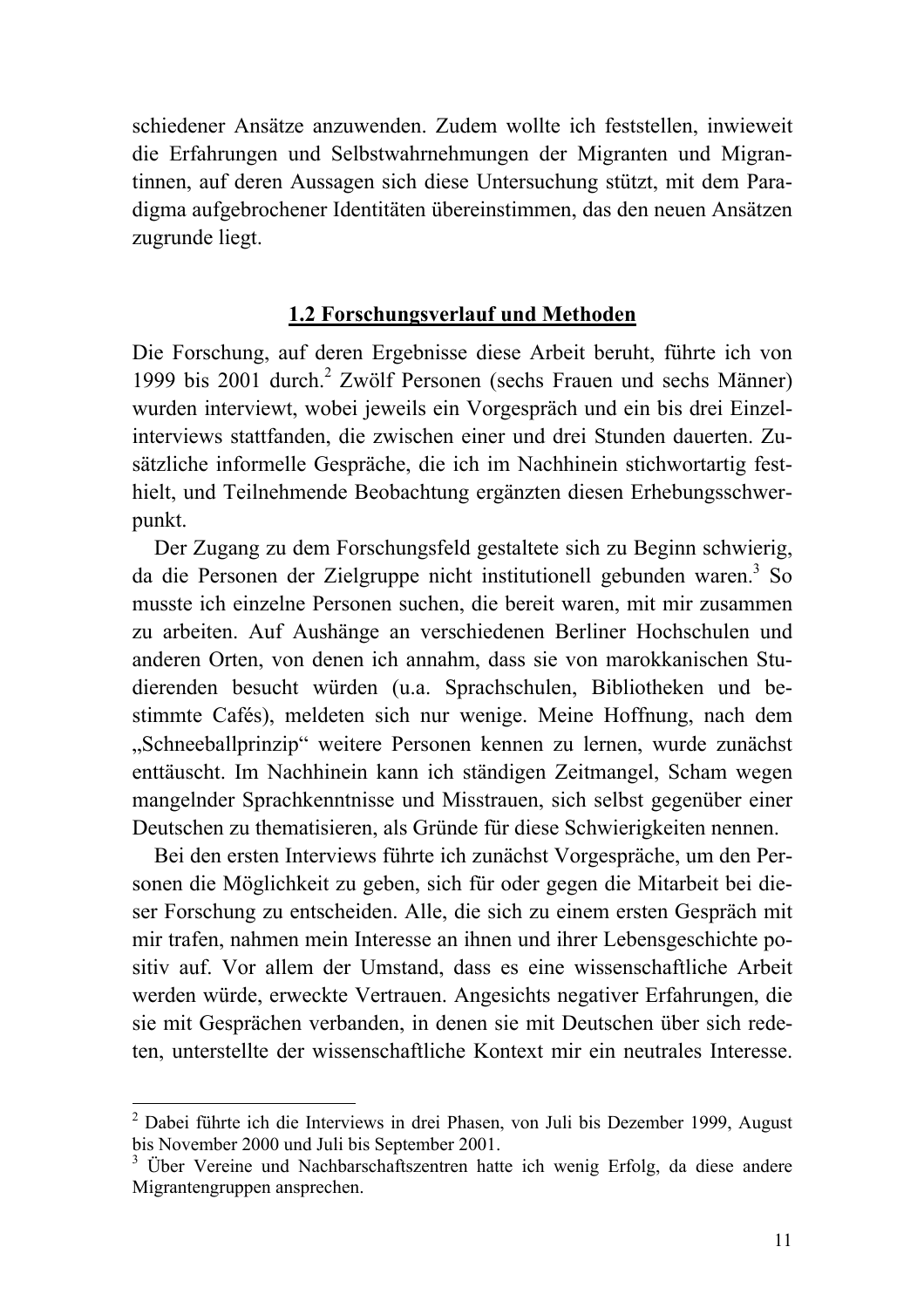Außerdem machte ich deutlich, dass ich an ihrem Leben in Deutschland interessiert sei, was in anderen Gesprächen weniger fokussiert wird (vgl. 6.1). Neben dem Thema meiner Arbeit kam auch immer zur Sprache, dass ich schon mehrere Male in Marokko gewesen war, zudem nicht nur als Touristin, sondern um Arabisch zu lernen. Das führte zu der Einschätzung, dass ich mich an sie wendete, um etwas Neues zu erfahren – und nicht um Stereotype zu bestätigen.

Während dieser Phase, in der ich vereinzelt Interviews führte, lernte ich außerhalb des Forschungskontextes zwei Marokkaner kennen. Durch sie bekam ich informell Zugang zu einem Kreis marokkanischer Bildungsmigranten. Nachdem sich freundschaftliche Beziehungen zwischen uns entwickelt hatten, erklärten sich manche bereit, mir bei meiner Forschung zu helfen. Der Punkt dabei ist, dass sie zustimmten, um mir einen persönlichen Gefallen zu tun, was als Ergebnis unseres reziproken Verhältnisses zu sehen ist, das aus gegenseitigen Einladungen und Gefälligkeiten bestand.

Auf diese Weise vermischte sich mein Forschungsfeld zunehmend mit meinem privaten Umfeld. Das hatte sowohl Vor- als auch Nachteile. Als Vorteil erwies sich das vertrautere Verhältnis, das meine Gesprächspartner und -partnerinnen zum Beispiel auch Negatives über Deutschland und die Deutschen sagen ließ.<sup>4</sup> Ein Nachteil lag darin, dass ich manchmal nicht wusste, ob ich bestimmte Äußerungen und Begebenheiten als Material verwenden könnte, da ich die Informationen erhielt, ohne dass das Gespräch als explizites Forschungsinterview ausgewiesen war. Da ich wusste, dass viele der Beteiligten diese Arbeit lesen würden, befand ich mich in der Verantwortung, nichts zu schreiben, was mir als Indiskretion und/oder von anderen Bekannten zu Ungunsten der Person ausgelegt werden konnte. Ich

Becker berichtet von einer studentischen Forschungsgruppe, die marokkanische Migranten in Hamburg befragten, dass ihr nie von Problemen in Deutschland wie Diskriminierungen berichtet wurde, weil "die Höflichkeit (den Marokkanern, R. P.) verbot, gegenüber Deutschen andere Deutsche für Probleme verantwortlich zu machen" (Becker 1994:147). Er erwähnt auch andere Themen, die ausgelassen wurden und begründet dies: "Weiter war eine gewisse Angst festzustellen, durch freimütige Aussagen zum Objekt des Klatsches innerhalb der marokkanischen Gemeinde Hamburgs zu werden. Schließlich wurde aus Furcht vor der Denunziation bei Behörden sorgsam vermieden, kritische Äußerungen über die politischen Verhältnisse im Herkunftsland zu tun" (ibid.). Dies kann ich eventuell als Gründe annehmen, warum nur wenige zu Beginn der Forschung zu Interviews bereit waren. Die wenigen, die zustimmten ohne mich zu kennen, hatten kaum Kontakt zu anderen Marokkanern und Marokkanerinnen oder standen kurz vor ihrer Rückkehr. Die, die mich kannten, vertrauten mir.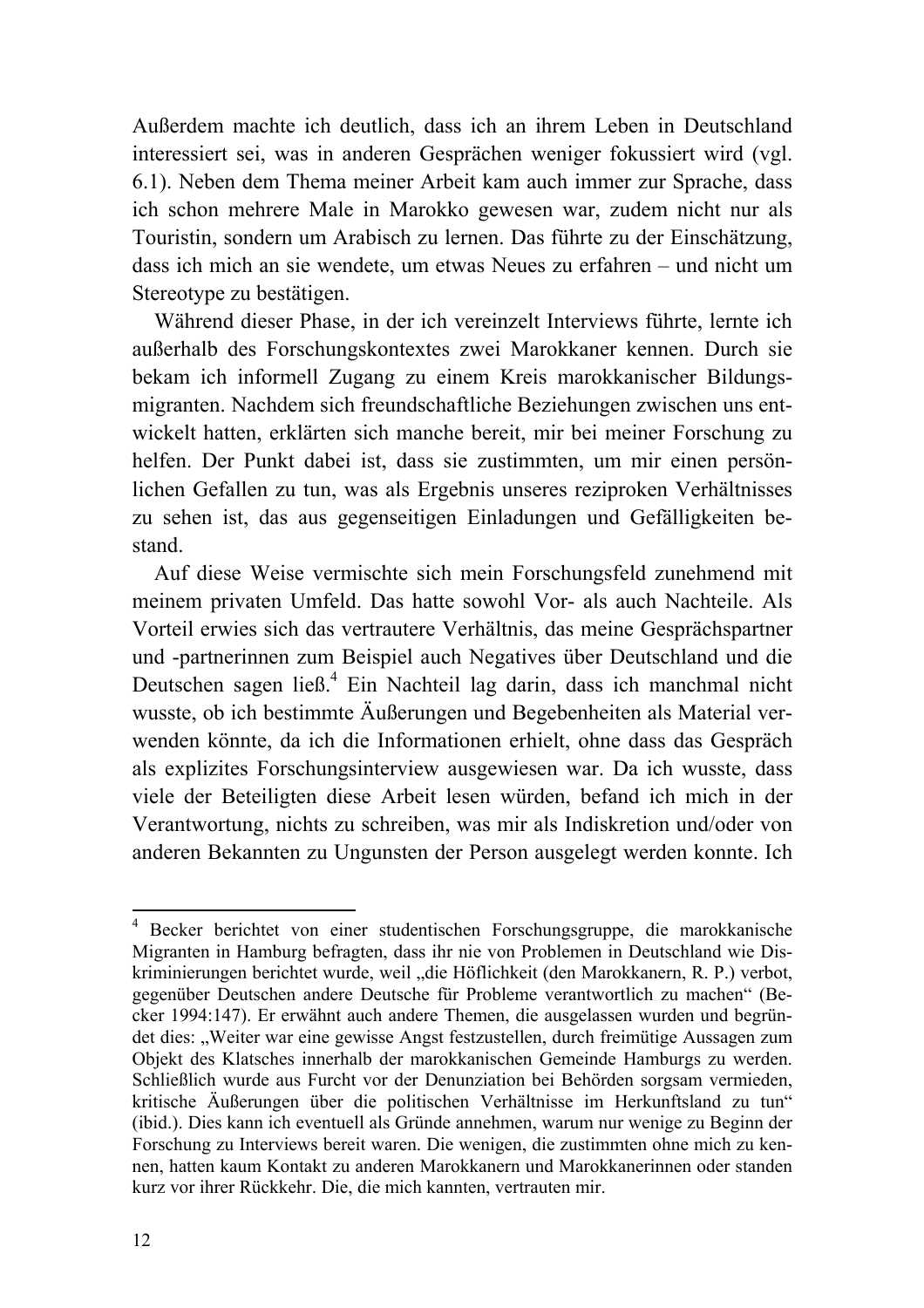entschied nach eigenem Ermessen von Fall zu Fall, ob Informationen als zu privat erschienen.

Die Wahl der Methoden orientierte sich an der Fragestellung. Da ich die Identitätsentwürfe der Migranten und Migrantinnen aus ihrer subjektiven Erfahrung nachzeichnen wollte, führte ich problemzentrierte, narrativ-biografische Interviews durch. Ergänzend sammelte ich mit Hilfe der Teilnehmenden Beobachtung Kenntnisse über die Personen, die über die Interviewsituation hinausgingen, auch um die Aussagen der Erzählungen besser interpretieren zu können.

Die Interviews waren zum einen davon gekennzeichnet, dass ich die Thematik grob vorgab. Ich erzählte den Interviewten, dass ich für eine wissenschaftliche Arbeit am Werdegang von marokkanischen Frauen und Männern interessiert sei, die zum Studium ins Ausland gingen. Zum anderen sollte der befragten Person so viel Raum wie möglich gegeben werden, die Ausformung des Themas selbst zu bestimmen. Dem Einstieg in das Interview kam deshalb eine besondere Stellung zu, da trotz der thematischen Vorgabe die Interviewten aufgefordert werden sollten, eine eigenständige Erzählung zu entwickeln.

Die Analyse dieser Interviews bildete den Schwerpunkt dieser Untersuchung. Die Auswertung der Interviews erfolgte nach der Methode des "Zirkulären Dekonstruierens", bei dem das transkribierte Interview als Ausgangsmaterial dient, zirkulär und rekursiv zerlegt wird und anschlie-Bend wieder so zusammengesetzt wird, dass implizite Sinngehalte sichtbar gemacht werden (Jaeggi/Faas/Mruck 1998:3). Durch diese Methode sollte vermieden werden, sich Belege für eine durch das Interview vorläufig gebildete Meinung im Text zu suchen.

Zwei Merkmale der narrativen Elemente der Interviews waren bei der Analyse zu beachten. Zum einen war zu bedenken, dass die Sprechenden durch die Aufforderung, ihr Leben zu erzählen, ihre Biografien rückblickend berichteten. Sie rekonstruierten und interpretieren ihre Erfahrungen, ihre erlebte Vergangenheit, um sie für sich und mich als Zuhörerin verständlich und logisch erscheinen zu lassen. Die Lebenswege wurden somit als kohärent und kontinuierlich entworfen. Die Erzählungen sind als Resümees darüber anzusehen, wie die Person ihren Lebensweg zum Zeitpunkt der Interviews einschätzt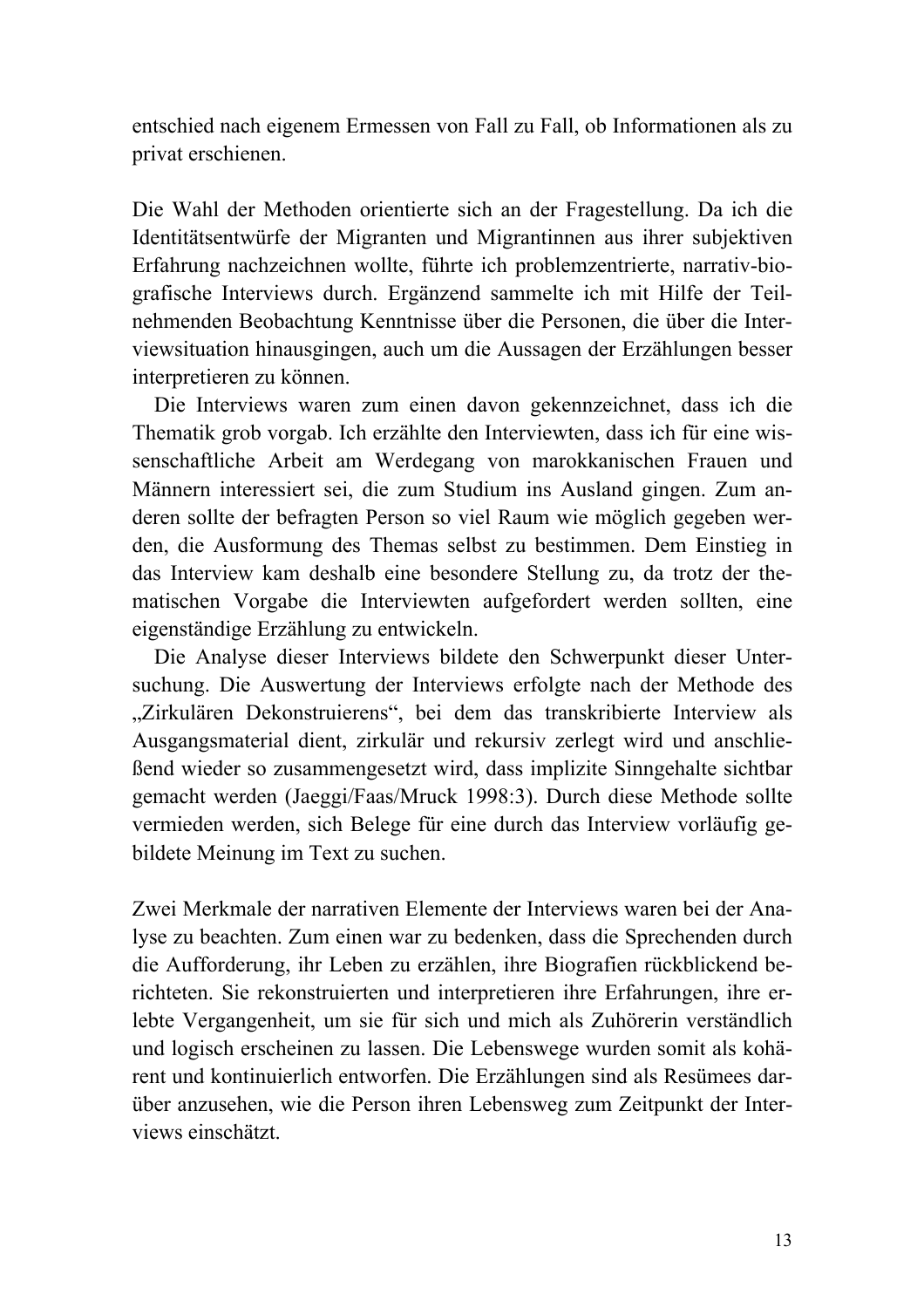Dieses Merkmal bot bei der Analyse die Möglichkeit, die Kriterien zu erkennen, nach denen das Individuum seine eigene Geschichte beurteilt. Selbstdarstellungen zu analysieren heißt demnach, "die Bausteine einer immanenten Erklärungs- und Beschreibungslogik aufzuspüren" (Gutiérrez 1999:42). Meine Interviewinterpretationen sind also durch einen doppelten Filter gegangen, da dem Erzählten die Interpretation des Erzählers seiner Erlebnisse und Erfahrungen vorausgeht. Zum anderen war zu beachten, dass sich die Person zu einem spezifischen Zeitpunkt an einem spezifischen Ort beschrieb. Dadurch waren die Erzählungen davon geleitet, sich so zu entwerfen, wie es für sie zum Sprechzeitpunkt sinnvoll erschien. Durch die Analyse der Narrationen können folglich die Wechselwirkung von Individuum und Gesellschaft und Individualisierungs- und Vergemeinschaftungsprozesse aufgezeigt werden. Die Biografien werden von mir also als soziale Konstrukte behandelt.<sup>5</sup> Biografisch-narrative Interviews stellen symbolisches Material dar, das Ausschnitte einer "geographisch und politisch kontextualisierten Selbstdarstellung" reflektiert (ibid.:35). Die individuellen Selbstthematisierungen sollen Aufschluss über Handlungs- und Deutungsmuster des Einzelnen vor dem Hintergrund gesellschaftlicher Bedingungen geben.

Durch dieses Verfahren sollte vermieden werden, Gesellschaft und Kultur gleichzusetzen. Ich schließe hier an die Vorschläge Abu-Lughods an, die in "narrative(n) Ethnographien des Partikularen" (Abu-Lughod 1996:33), die sich eng an den Individuen orientieren, textliche Mittel sieht, die "die problematischste Konnotation von Kultur (...) unterlaufen: Homogenität, Kohärenz und Zeitlosigkeit" (ibid.:34). "Der besondere Wert der (textlichen, R. P.) Strategie liegt darin, daß sie Ähnlichkeiten in allen unseren Lebensumständen zum Vorschein bringt" (ibid.:38). In den subjektiven Konstruktionen von Lebensgeschichte kann also deren gesellschaftliche Konstitution deutlich gemacht werden, so dass "Migranten und Einheimische als Interaktionspartner in einer und derselben historischen Gegenwart ernst genommen" werden (Apitzsch 1993:12). Die Narration kann diesem Anspruch genüge tun, den Apitzsch wie folgt formuliert:

Während wissenssoziologische Definitionen von kultureller Lebenswelt häufig ein rekonstruiertes kollektiv selbstverständlich Gegebenes auf die Folie der Aufnahmegesellschaft projizieren, wird umgekehrt in der Rekonstruktion von Migrantenbiographien eine Auseinandersetzung mit den

<sup>&</sup>lt;sup>5</sup> Zu der Annahme, dass Biografie ein soziales Konstrukt sei, siehe Alheit et al (1990).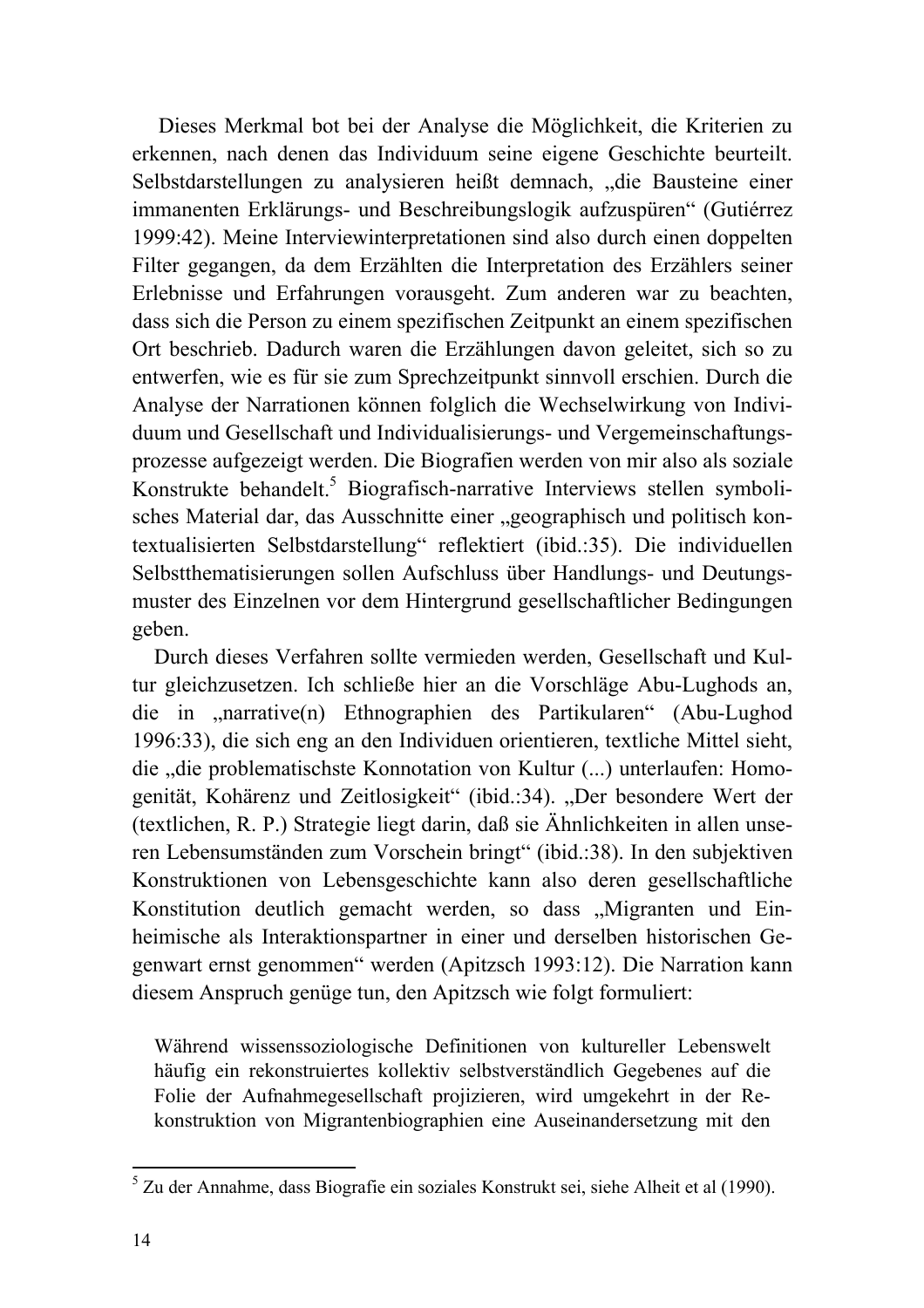"Gegebenheiten" hier wie dort erkennbar. Der positive oder negative Verlauf von Biographien als Prozessstrukturen kann weder kulturimmanent noch aus der Tatsache des Zusammenstoßes von Kulturen erklärt werden, sondern nur aus der jeweiligen subjektiven Bearbeitung je konkreter Verläufe in ihrer ganzen Komplexität, in denen interkulturelle Momente sowohl in der Herkunfts- als auch in der Aufnahmegesellschaft immer schon integral sind (ibid.:12f).

Die Arbeit ist wie folgt aufgebaut. Auf diese Einleitung folgt ein Überblick über die theoretischen Zusammenhänge von Identität und Migration, die den Hintergrund meines Interesses, der Fragestellung und der Analyse bieten. Das dritte Kapitel stellt die Gemeinsamkeiten der untersuchten Personen vor und geht auf den ersten Abschnitt des Migrationsprozesses ein. Diesen situiere ich in der Phase, in der die Interviewten die Entscheidung trafen, im Ausland und speziell in Deutschland zu studieren. Die verschiedenen Migrationsmotive, Einschätzungen ihrer Lebenssituation in Marokko und ihre Zukunftserwartungen werden erläutert. Die Ankunftsphase der Migrant/-innen in Deutschland wird im vierten Kapitel beschrieben. Wie die sie betreffenden aufenthaltsrechtlichen Bestimmungen ihren Alltag beeinflussen und verschiedene Strategien, sich in dem neuen Umfeld zu orientieren, werden nachgezeichnet. Im fünften Kapitel gehe ich auf eine neue Phase des Migrationsprozesses ein, die mit der Aufnahme des Studiums beginnt und durch den Status als Student beziehungsweise Studentin sowie durch die Konsolidierung des Alltags geprägt ist. Was bedeutet ihnen das Studium und der Studentenstatus sowohl auf rechtlicher Ebene als auch hinsichtlich ihrer Identifikation. Im sechsten Kapitel zeige ich weitere Differenzierungskategorien auf, die für die Interviewten eine Rolle spielten, und hebe insbesondere hervor, ob und wie sich die Migration auf die verschiedenen Personen und/oder Identifikationsmomente auswirkten. Im Schlusskapitel führe ich die Ergebnisse der Arbeit zusammen.

## 2. Migration und Identität: Grenzüberschreitungen, Grenzziehungen

Vor dem empirischen Teil der Arbeit möchte ich weiter als in der Einleitung ausholen, wie Migration und Identität verknüpft sind und warum es sinnvoll ist, beides zusammen zu diskutieren. Für die untersuchte Gruppe marokkanischer Bildungsmigranten und -migrantinnen ist relevant, wie der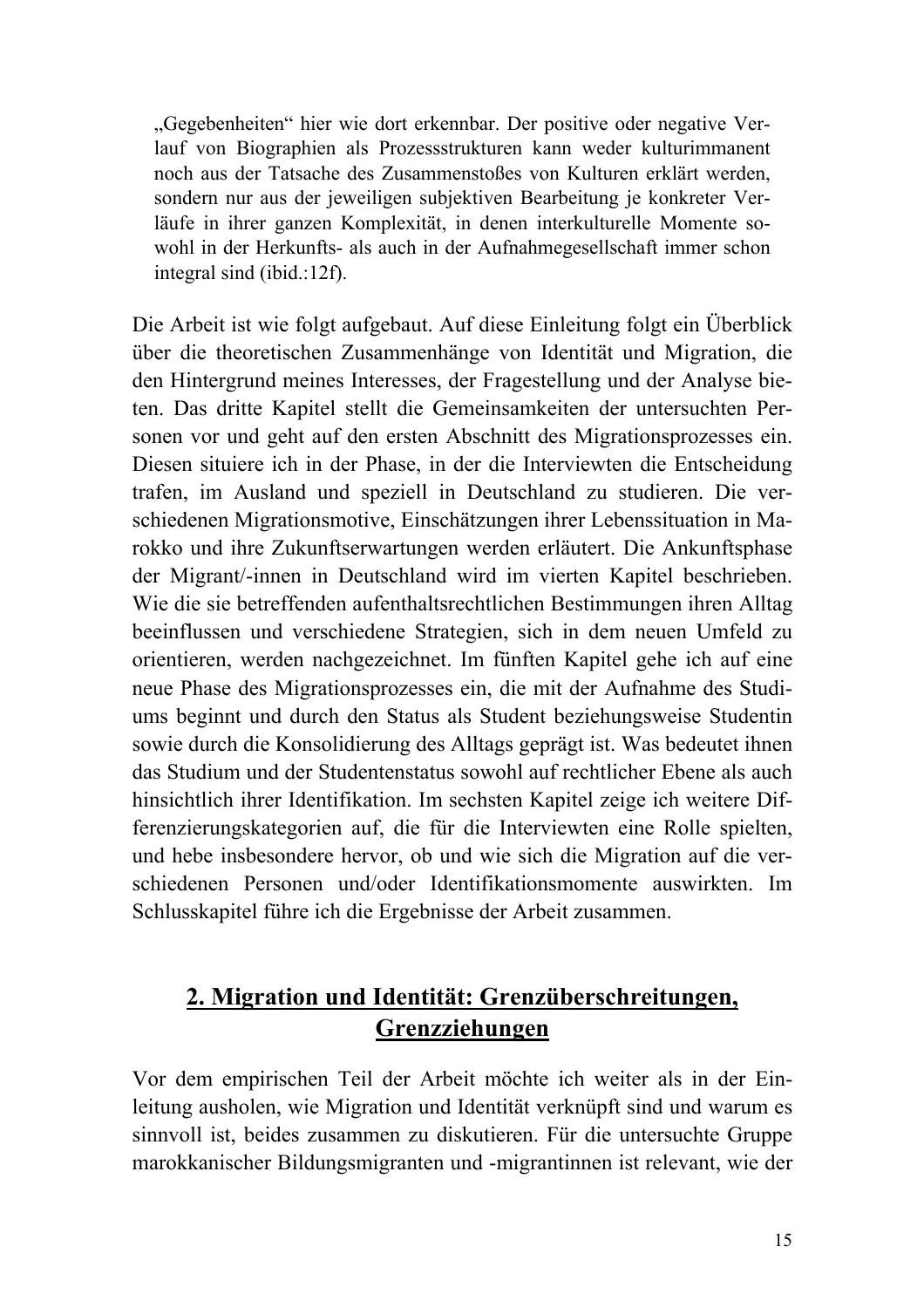dominante politische und öffentliche Diskurs in Deutschland hinsichtlich des Konzepts der nationalen Identität aussieht, da diese Idee sich auf die Konstruktion der Nichtdazugehörigen und den Umgang mit ihnen auswirkt. Dies bietet den Hintergrund für die rechtliche Lage und die öffentliche Stimmung, mit der die Migranten und Migrantinnen in Deutschland konfrontiert werden. Daran anschließend stelle ich vor, dass sich die zunehmenden Migrationsflüsse sowohl auf nationale als auch individuelle Identitäten auswirken. Durch die veränderten Realitäten angeregt, wurden auf wissenschaftlicher Ebene Identitätsmodelle und Alternativen zum dominanten Integrationsmodell entworfen, von denen ich die vorstellen möchte, die für diese Untersuchung relevant sind.

#### 2.1 Nationale Identität und Zuwanderung

Warum wird Migration in Verbindung mit Identität diskutiert? Migranten und Migrantinnen überschreiten nationalstaatliche Grenzen und leben in dem sogenannten Aufnahmeland mit einer anderen Nationalität. Damit sind schon zwei Grenzziehungen angesprochen: territoriale Grenzen, die Nationalstaaten voneinander abgrenzen und symbolische Grenzen, die über die Nationalstaatszugehörigkeit gezogen und durch den Pass repräsentiert werden.

Dass die Nationalstaatszugehörigkeit mit einer nationalen Identität in Verbindung gebracht wird, scheint selbstverständlich, denn es ist kaum vorstellbar, dass eine Person keine Nationalität haben könnte. Zunächst soll dargestellt werden, wie es zu dieser Wahrnehmung kommt. Die eine Nation bestimmenden Begriffe gehören der Wertsphäre an, was zu einer hohen normativen Aufladung des Nationsbegriffs führt. Die Normen und Werte, die einen Nationalstaat definieren, haben die Funktion, soziale Kohäsion unter den Nationalstaatszugehörigen zu schaffen. Am Ausgangspunkt der emotionalen Bindekräfte der Nation stand das Element der nationalen Solidarität, das heißt, von jeder Person wird erwartet, sich zur eigenen Gruppe zu bekennen, also ihre nationale Identität als wichtig zu erachten (vgl. Weichlein 1997:182).<sup>6</sup> Der Nationalstaat beansprucht, die innerhalb seiner Grenzen lebenden Menschen als zu ihm gehörig zu bestimmen. Wer zum

 $6$  Die Bindung an die Nation wird durch verschiedene Mechanismen erzeugt, z.B. über politische Symbole und Rituale sowie durch die Sozialisation des einzelnen (z.B. in der Schule, über die Sprache und durch andere Apparate). Zu der Nation alternative identifikationsstiftende Faktoren sind z.B. Religion, Geschlecht oder Klasse.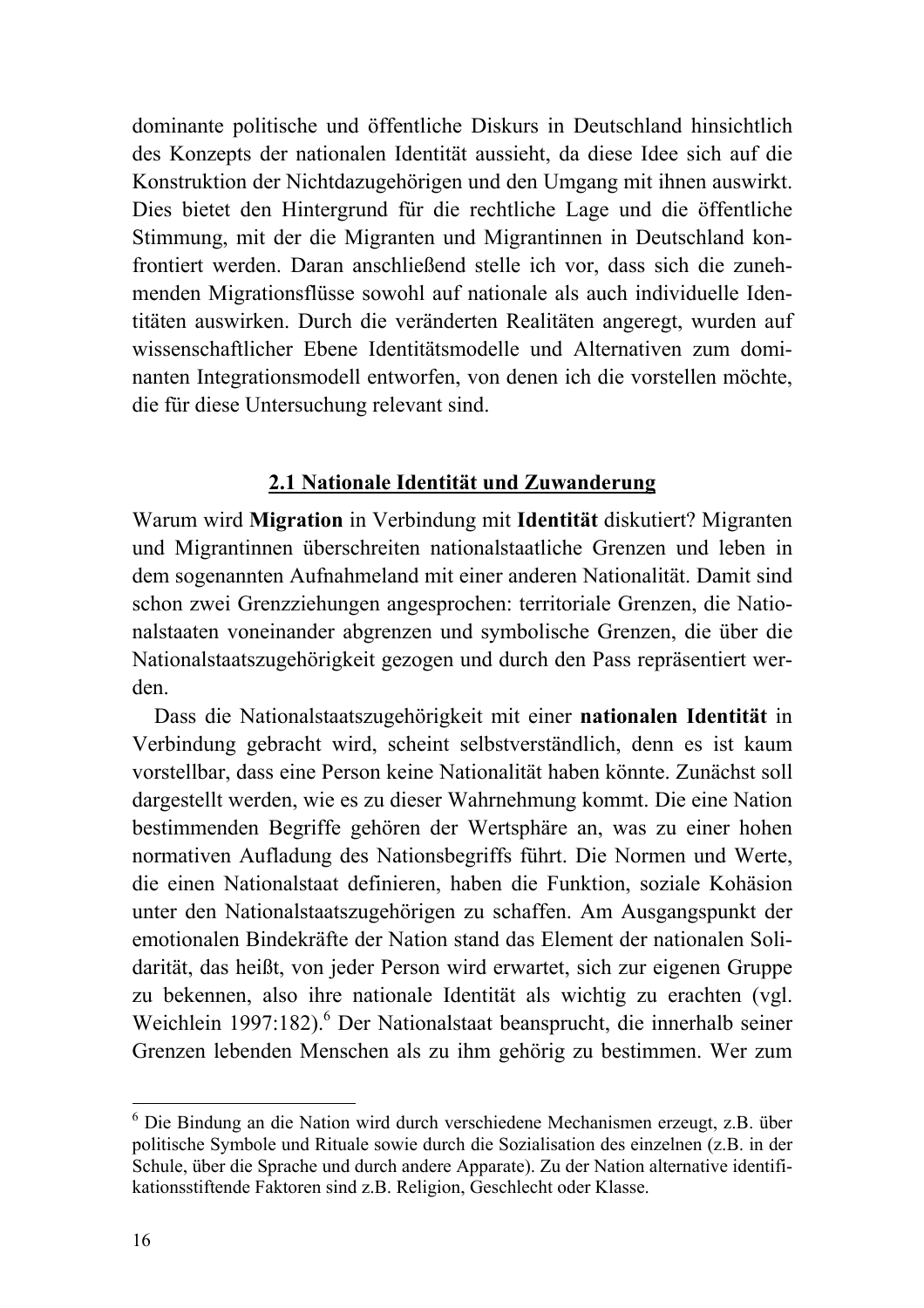Nationalstaat gehören darf beziehungsweise von ihm ausgeschlossen wird, unterliegt einem historisch geschaffenen und sich fortlaufend vollziehenden Aushandlungsprozess. Der Staatspolitik kommt dabei eine dem Denken richtungsweisende Funktion zu (Baldwin-Edwards/Schain 1994:10f).<sup>7</sup> Der Kern dieser Frage ist, was die homogenisierende Grundlage einer nationalstaatlichen Identität ausmacht.

In Bezug auf die Bundesrepublik wird diese darin gesehen, dass die nationale Identität durch die Einheit von Staatsvolk, Nationalkultur und Staatsgebiet gekennzeichnet ist (Heckmann 1992:211); dass die gemeinsame Abstammung, Sprache und Kultur ideologische Bausteine des Nationalitätskonzept seien (ius sanguinis) (Badwin-Edwards/Schain 1994:11); dass sich die Deutschen als eine "kulturell homogene Abstammungsgruppe" (Ackermann 1996:72) verstünden und in der Konzeption der deutschen Staatsbürgerschaft "ein Identitätsprogramm überwintert (hat), das die politische Zugehörigkeit zur Gesellschaft vornehmlich an ethnische Kriterien knüpft" (Tietze 2001:188, Hervorhebung von Tietze).<sup>8</sup> Ethnische Deutungsmuster überlagern die Interpretation von gesellschaftlichen Problemen und Interessen, die einst soziostrukturell, klassen- oder milieuspezifisch definiert waren. Dieser Prozess wird sowohl "von unten", in den Alltagserfahrungen und -orientierungen als auch "von oben", aus der Perspektive der politischen Akteure vollzogen (Jaschke 2001:179f).

Die Auffassung, wie nationale Identität im Denken des Staates gefasst wird, spielt eine entscheidende Rolle im Umgang der Aufnahmegesellschaften mit ihren Immigranten und Immigrantinnen.<sup>9</sup> So gilt in Deutsch-

<sup>&</sup>lt;sup>7</sup> Siehe auch Bauböck (1996a: 9f; 1996b); Faist (1996).

 $8$  Vgl. Bös (1993); Modood (1997:4f). Ein anderes Modell ist z.B. das republikanische, das in Frankreich verwirklicht ist und dem Prinzip des ius soli folgt, d.h. die Staatsbürgerschaft wird über den Geburtsort bestimmt und die Nation wird v.a. als eine politische Gemeinschaft verstanden (Baldwin-Edwards/Schain 1996:11f).

<sup>&</sup>lt;sup>9</sup> Vgl. Baldwin-Edwards/Schain (1994:10f); Bauböck (1996a: 9f, 1996b); Faist (1996); Heckmann (1992:211).

Die Bezeichnungen "Gastarbeiter" und "Fremde" wurden ab den späten 80er Jahren als ausgrenzend empfunden. An ihre Stelle traten die Begriffe "ausländische Mitbürger" und "Zuwanderer", zuweilen auch "Einwanderer" (vgl. Santel/Weber 2000:112). Ich verwende "Migranten" als die allgemeinste Bezeichnung für Menschen, die für eine unbestimmte Zeit und mit ungewissem Ausgang ihr Land verließen. Der Begriff "Zuwanderer" bezieht sich auf den deutschen Kontext. Migranten werden demnach durch die aufenthaltsrechtlichen Bestimmungen zu Zuwanderern. "Zuwanderer" stellt den gegenwärtig politisch korrekten Begriff dar, der Neutralität transportieren soll. Der Begriff "Ausländer" bezieht sich auf die im Ausländergesetz formulierte Bestimmung, nach der ein Ausländer jeder nicht deutsche Staatsbürger (im Sinne des Art. 116 Abs. 1 des